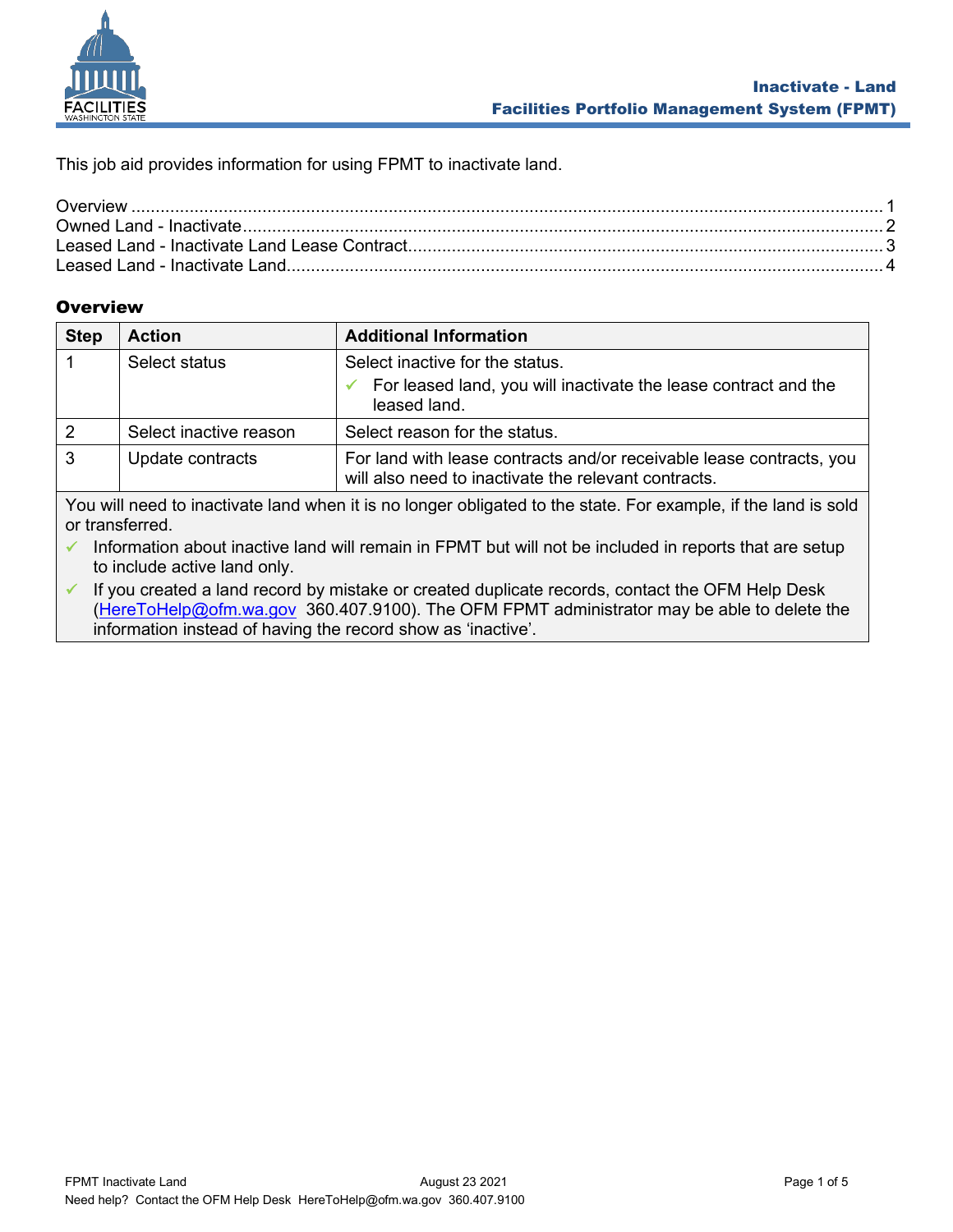

## <span id="page-1-0"></span>Owned Land - Inactivate

Use the search option to find the owned land so that you can update the status.

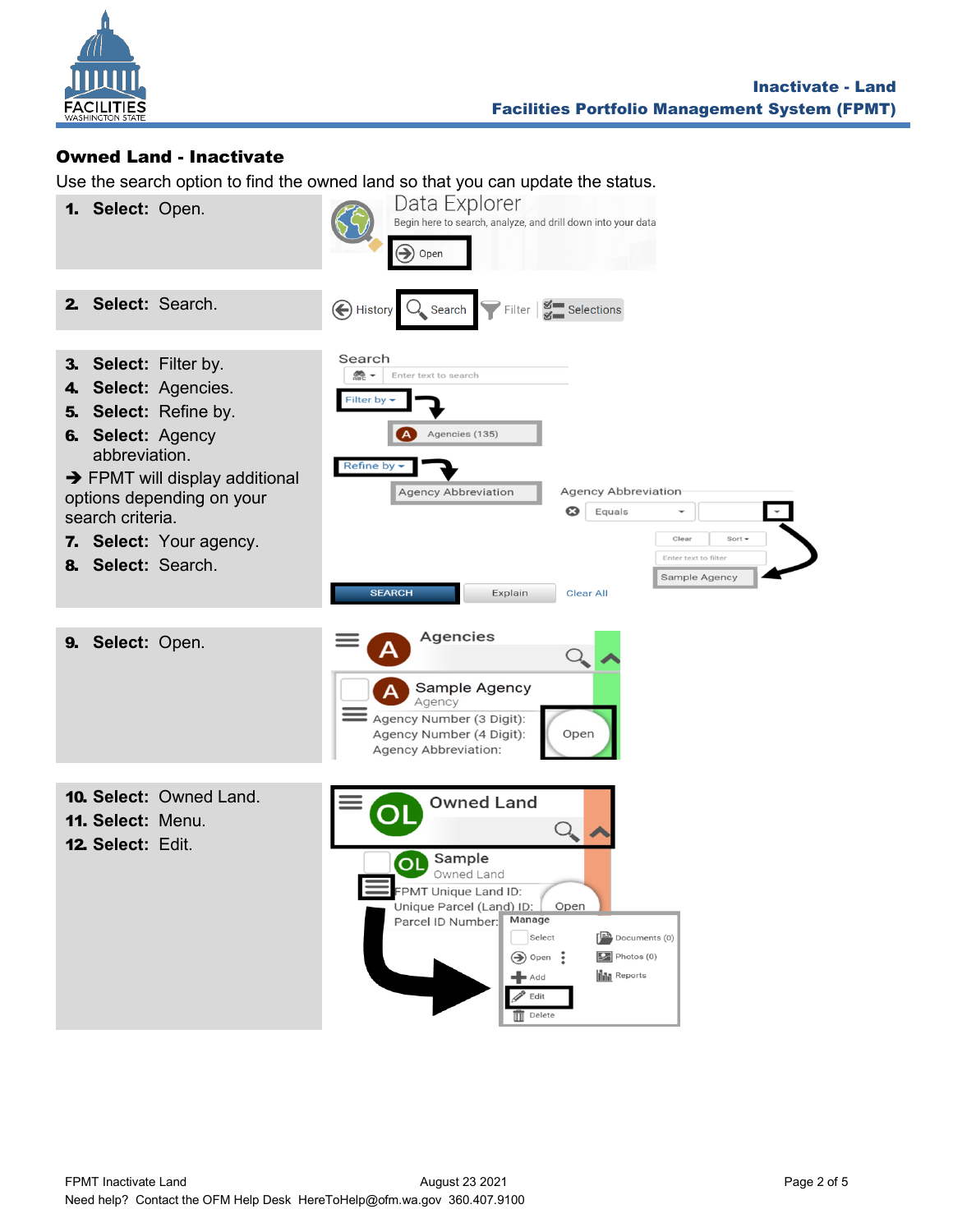

| <b>13. Select:</b> Owned land status.<br><b>14. Select:</b> Owned land inactive<br>reason. | <b>Owned Land Status</b><br>Inactive<br><b>Owned Land Inactive Reason</b> |
|--------------------------------------------------------------------------------------------|---------------------------------------------------------------------------|
|                                                                                            | Comment                                                                   |
| <b>15. Select:</b> Save and close.                                                         | <b>SAVE AND CLOSE</b><br>Cancel                                           |

## <span id="page-2-0"></span>Leased Land - Inactivate Land Lease Contract

Use the search option to find the lease contract so that you can update the status.

✓ When you inactivate the lease contract, any associated lease amendments, lease options, and lease payments will automatically inactivate.

**Land Lease Contracts** 

Manage

 $\blacksquare$  Add Edit  $\overline{\widehat{\mathbf{m}}}$  Delete

Select

 $\bigcirc$  Open :

Sample

Lessee (Agency Name

Lease Number:

Land Lease Contract

**LLC** 

Lessor:

- Data Explorer 1. **Select:** Open. Begin here to search, analyze, and drill down into your data  $\rightarrow$  Open 2. **Select:** Search. A History  $Q_{\bullet}$  Search  $\triangledown$  Filter  $\vert \xi \vert$  Selections
- 3. **Select:** Filter by.
- 4. **Select:** Land lease contracts.
- 5. **Select:** Refine by.
- 6. **Select:** Lease number.
- $\rightarrow$  FPMT will display additional options depending on your search criteria.
- 7. **Input:** Search criteria.
- 8. **Select:** Search.

In this example, we use search tools to filter by land lease contracts and refine by lease number.



Open

 $\sqrt{\frac{1}{1-\lambda}}$  Documents (0)  $\boxed{2}$  Photos (0)

**Ilili** Reports

9. **Select:** Menu.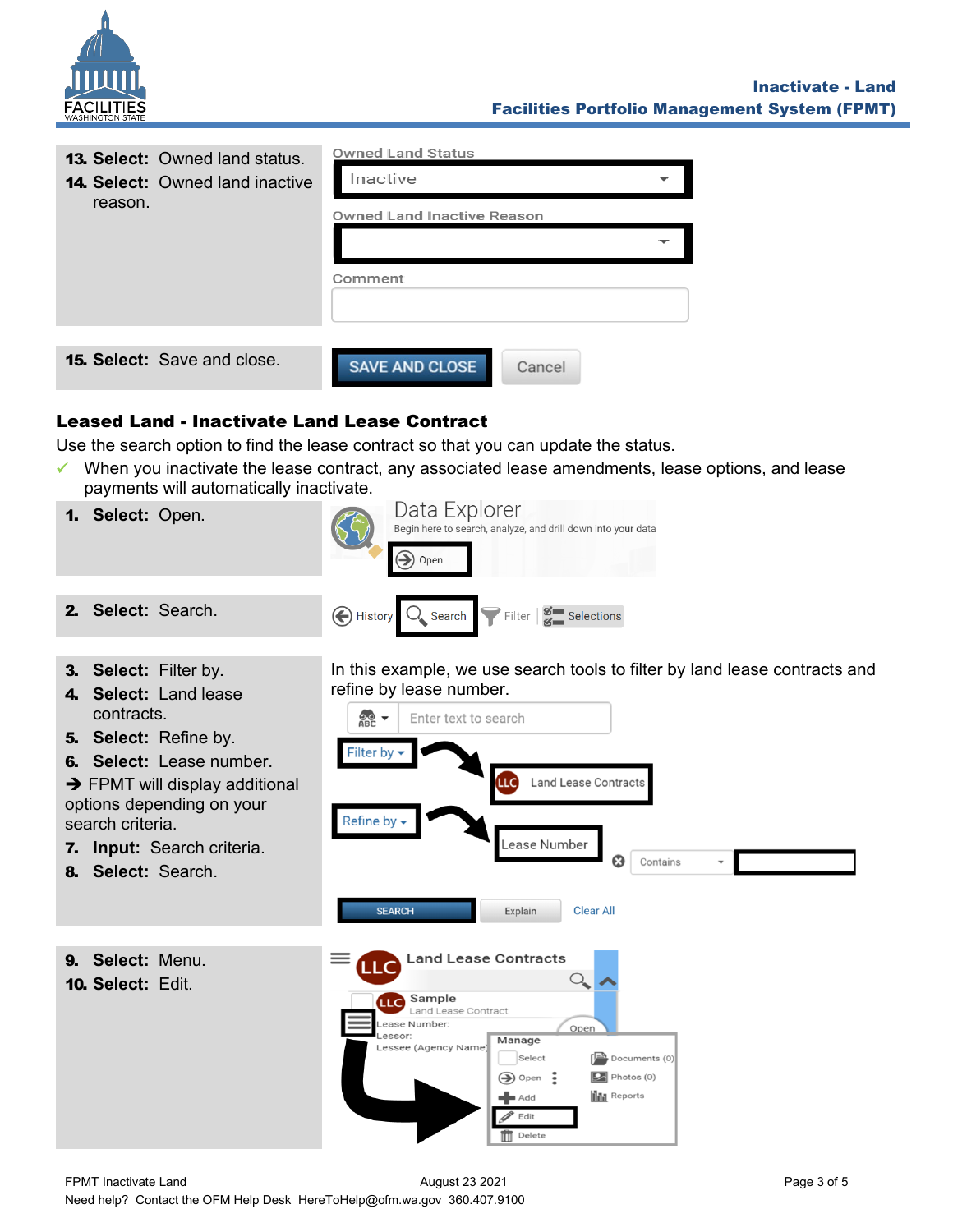

<span id="page-3-0"></span>

| 11. Select: Lease contract                                              | <b>Lease Contract Status</b>                                                     |
|-------------------------------------------------------------------------|----------------------------------------------------------------------------------|
| status.                                                                 | Inactive - This leased land is no longer a part of the state's inventory.        |
| <b>12. Select: Lease contract</b>                                       | Lease Contract Inactive Reason                                                   |
| inactive reason.                                                        |                                                                                  |
|                                                                         | Comment                                                                          |
|                                                                         |                                                                                  |
|                                                                         |                                                                                  |
| <b>13. Select:</b> Save and close.                                      | <b>SAVE AND CLOSE</b><br>Cancel                                                  |
|                                                                         |                                                                                  |
| <b>Leased Land - Inactivate Land</b>                                    |                                                                                  |
|                                                                         | Use the search option to find the leased land so that you can update the status. |
| 1. Select: Open.                                                        | Data Explorer<br>Begin here to search, analyze, and drill down into your data    |
|                                                                         | $\textcolor{blue}{\blacktriangleright}$                                          |
|                                                                         | Open                                                                             |
| Select: Search.<br>2.                                                   |                                                                                  |
|                                                                         | Filter $\frac{3}{5}$ Selections<br>History Q Search                              |
| <b>Select: Filter by.</b>                                               | Search                                                                           |
| 3.<br>4. Select: Agencies.                                              | 益 -<br>Enter text to search                                                      |
| 5. Select: Refine by.                                                   | <b>Filter by</b>                                                                 |
| <b>6. Select: Agency</b>                                                | Agencies (135)                                                                   |
| abbreviation.                                                           | Refine by                                                                        |
| $\rightarrow$ FPMT will display additional<br>options depending on your | <b>Agency Abbreviation</b><br><b>Agency Abbreviation</b>                         |
| search criteria.                                                        | Equals                                                                           |
| 7. Select: Your agency.                                                 | Clear<br>Sort $\sim$                                                             |
| Select: Search.<br>8.                                                   | Enter text to filter<br>Sample Agency                                            |
|                                                                         | <b>SEARCH</b><br>Explain Clear All                                               |
|                                                                         | Agencies                                                                         |
| Select: Open.<br>9.                                                     |                                                                                  |
|                                                                         | Sample Agency                                                                    |
|                                                                         | Agency                                                                           |
|                                                                         | Agency Number (3 Digit):<br>Agency Number (4 Digit):<br>Open                     |
|                                                                         | <b>Agency Abbreviation:</b>                                                      |